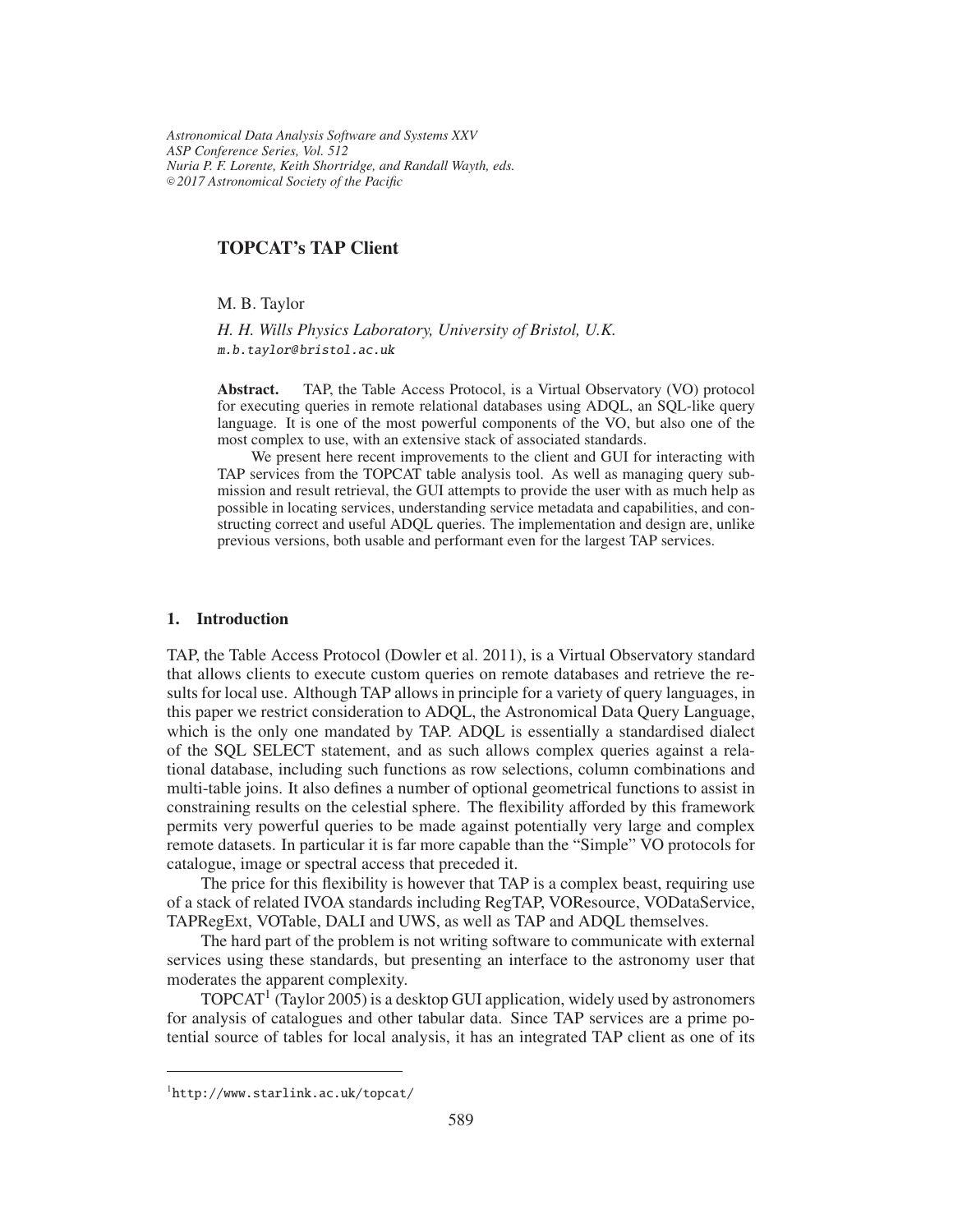table load dialogue options. This TAP load dialogue has been part of the application since 2011, not long after the adoption of TAP as an IVOA Recommendation, but it had a number of deficiencies, so a major overhaul of the functionality has been introduced in the recent version 4.3 (2015). We describe the improved implementation and user interface in the following sections.

The implementation described here is not tied to the TOPCAT application. The libraries are available for external use, either as a standalone TAP GUI client, or for embedding in third-party Java applications.

## 2. Service Discovery

In order to execute a TAP query, the user must first decide which TAP service to use; at time of writing around 100 are listed in the IVOA Registry, and this number is expected to rise. Different services have different data holdings, from large general services such as TAPVizieR (Landais et al. 2013) with 30 000 data tables, to much more focussed ones like the Chandra Source Catalogue at Harvard with only 3.

Typically, the astronomer knows which data sets she wants to use (e.g. WISE or CALIFA) rather than the name or location of the service hosting them (e.g. HEASARC or GAVO DC). When selecting a TAP service to query therefore, it is important to be able to locate services by searching against *table* metadata such as table name and description, rather than *service* metadata, which may or may not contain table-level detail.

The standard way to locate VO services is to use the IVOA Registry, a white pages for data services and other VO resources (Demleitner et al. 2015). This can be used to discover TAP services, but unfortunately does not currently contain sufficient tablelevel information to identify them by table metadata as required. To work round this limitation, TOPCAT by default uses instead of the Registry a separate, non-standard, database called GloTS. GloTS, the Global TAP Schema, is maintained by the German Astrophysical Virtual Observatory (GAVO), being updated automatically by crawling registered TAP services to retrieve the detailed table-level metadata they declare, and exposing the results via a TAP service. This enables just the kind of queries that TOP-CAT requires to support its table-oriented service discovery user interface.

Alternative approaches to providing table-level metadata within the Registry are under investigation within the IVOA, and may enable similar functionality by use of standardised service interfaces in the future. The service discovery functionality is implemented as a pluggable layer within TOPCAT, to provide a platform for experimenting with alternative ways to perform such searches. A configuration option is present in the GUI to switch between different service discovery backends, though this is only currently useful as a platform for prototyping registry experiments.

## 3. Metadata Acquisition and Display

Having selected a TAP service to use, the user needs to understand exactly what is provided by the service in order to be able to construct useful queries, and so TOPCAT has to make this information available in the GUI. The most important items constituting this service metadata are the descriptions of available tables, and the descriptions of columns in each table. Although this information may be available from the Registry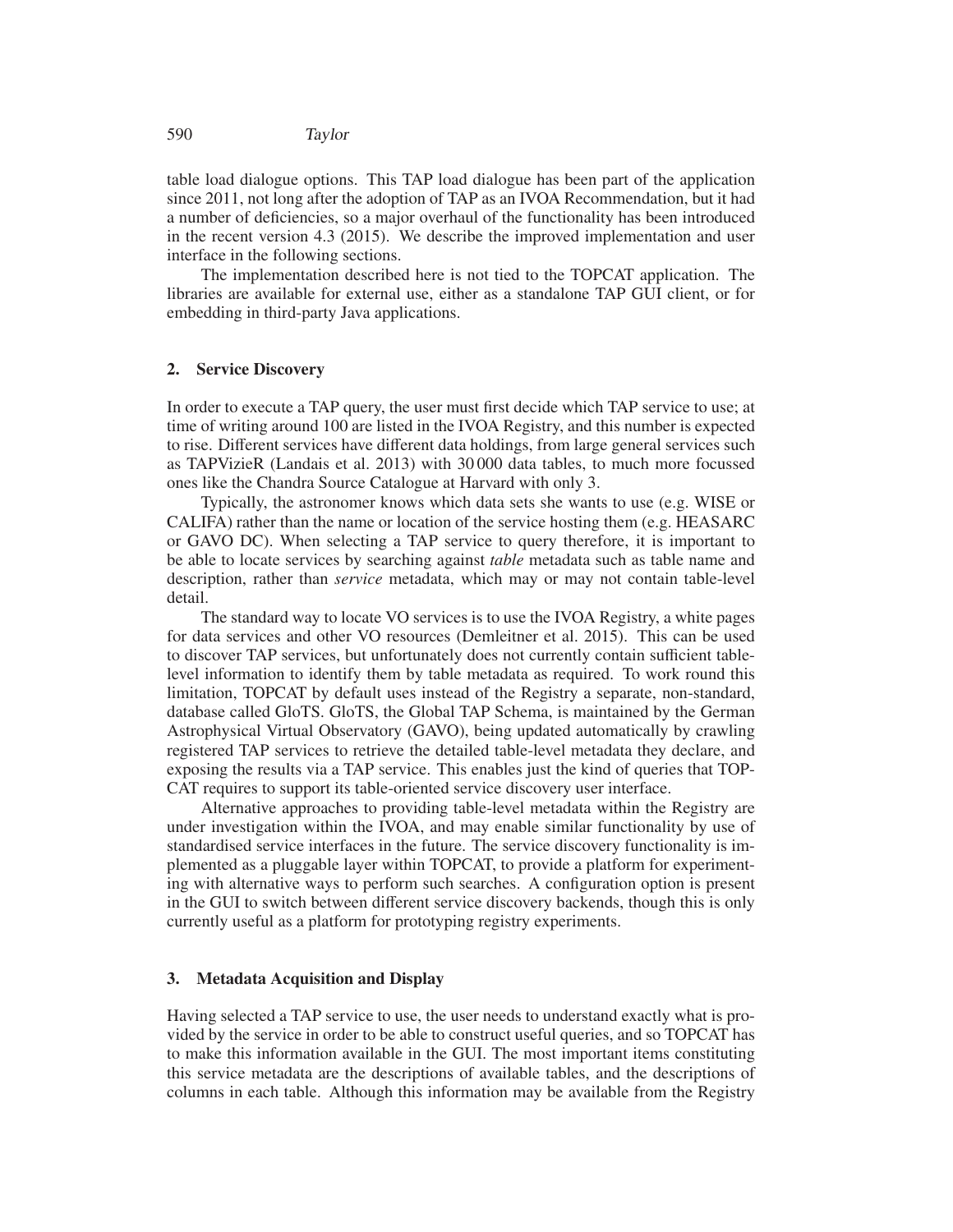or GloTS, the most reliable way to obtain it is from the service itself. TAP defines two basic ways for services to provide this self-description: as an XML document served from the /tables endpoint and as the content of some system-level tables within the exposed database itself, in the reserved TAP\_SCHEMA namespace.

For most services, it is straightforward and efficient to acquire this metadata by downloading it in one go when the service is first contacted. It can then be stored wholesale in the client and presented to the user as required; for instance when a table is selected in the GUI, names and descriptions for the columns of that table can be displayed. However, for the small number of services which serve very many tables, this approach is no longer practical. The metadata for TAPVizieR's 30 000 tables amounts to around 100 Mbyte, only a tiny proportion of which a user will want to examine in a single session, so downloading the whole thing pre-emptively is not desirable.

To address this, TOPCAT uses a pluggable metadata acquisition layer, with different backend strategies for different services. By default, an adaptive strategy is used: if there are fewer than 5000 columns in total, the metadata is downloaded in one go from the XML document, but if there are more, then TAP\_SCHEMA queries are made in the first instance to acquire just a list of tables, and the more bulky column metadata is retrieved as required using subsequent per-table TAP\_SCHEMA queries only for those tables the user expresses an interest in. Again, there are expert options in the GUI for switching between metadata acquisition strategies as required, but normal users are not expected to need to be aware of these.

Having acquired the service metadata, the application must make it available to the user through the GUI. This is done using the combination of a selectable tree of tables, with an adjacent panel providing more detail on the currently selected one. Since much information is available and screen real estate is at a premium, the detail panel contains a number of tabs describing different aspects of the selected table: schema, table name/description, column list, and foreign key information.

Scalability is an issue for GUI usability as well as data transfer bandwidth. With potentially thousands of tables from which to choose, browsing a scrollable list is not a useful interface, especially when tables have unintuitive names. A text entry field is therefore provided to restrict the content of the currently displayed list of tables to those whose name and/or description matches one or more given search terms. The list is filtered instantly as search terms are typed.

## 4. Query Preparation

Once in possession of the available information about the currently targeted service, the user has to assemble the text of an ADQL SELECT statement specifying the desired database operation. Most astronomers are not, at least initially, fluent in ADQL or SQL, so need some assistance with the syntax. One possible approach is to provide a graphical query builder that constructs a SELECT statement from a series of GUI interactions (e.g. selecting tables, columns and comparison operations from drop-down menus). That can be effective for simple queries, but is difficult to generalise to more sophisticated or flexible operations. TOPCAT instead takes the approach of providing a library of example queries that a user can use, edit, adapt and learn from.

These examples are available from a menu that fills in the ADQL text ready to submit, and fall into three categories. *Standard* examples use standard TAP features, and are constructed by TOPCAT with reference to metadata retrieved from the current